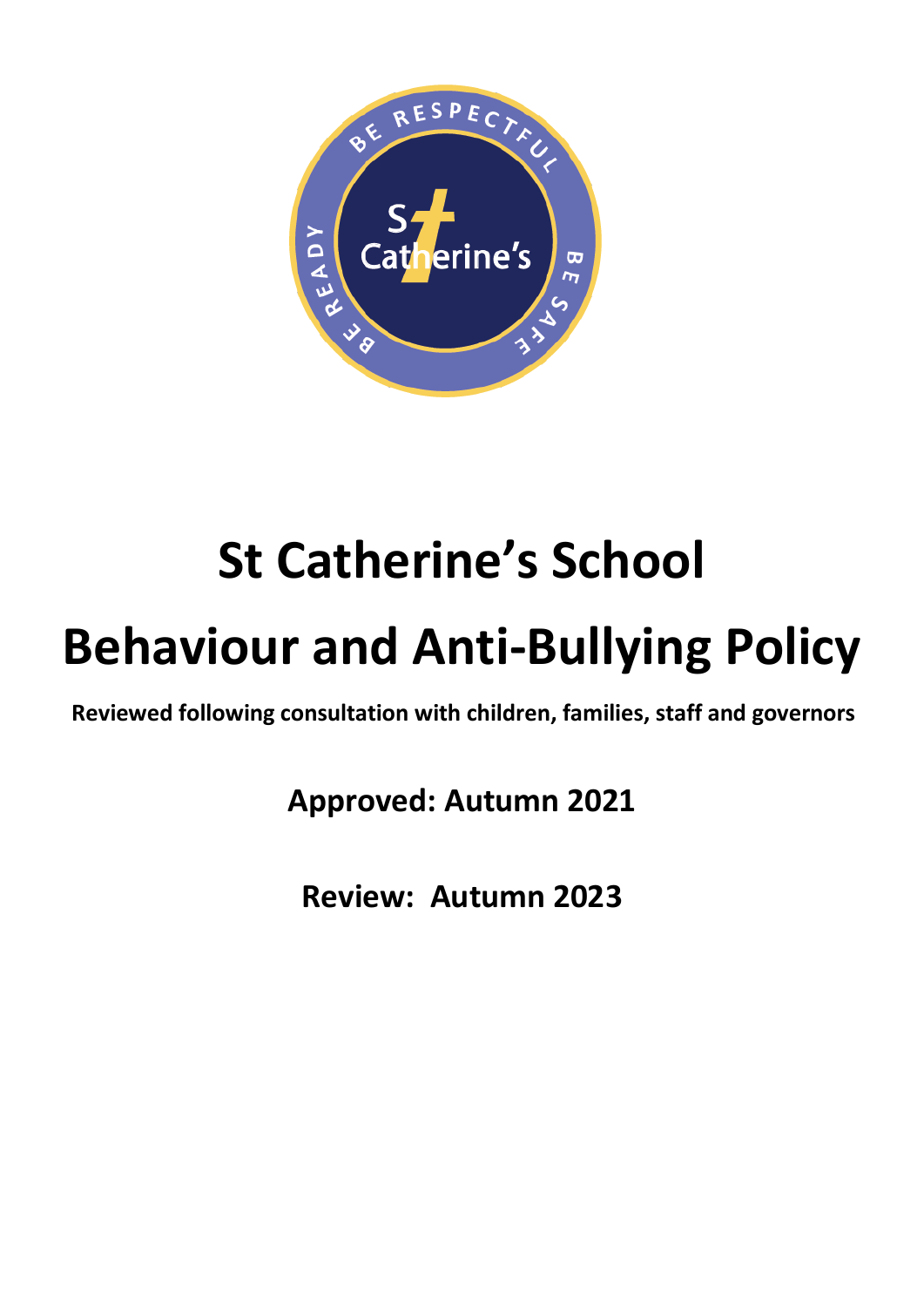# **Behaviour Policy**

At St Catherine's our behaviour policy is centred around developing pro-social behaviours and underpinned by our Christian values. We seek to nurture children who appreciate the richness, diversity and potential of the world beyond their own, including their responsibilities within it. We place a great importance on supporting children to develop positive learning behaviours; resilience, independence, curiosity, challenge, pride and collaboration, in order to help them become healthy, positive citizens now and in the future.

#### **Why does this policy exist?**

- To ensure a consistent approach
- To encourage children to make the right choices, equipping them for the world they are living in
- To ensure everyone can learn and is safe
- To reduce the risk of exclusion

#### **At St Catherine's, we have 3 school rules:**

- Be **Ready** (children are always ready to learn and do their best)
- Be **Respectful** (children respect: themselves, the world around them, all people and their diverse views and beliefs)
- Be **Safe** (children know what is safe and what to do when they feel unsafe including online)

#### **All adults at St Catherine's consistently model our school rules.**

Staff are trained in Hertfordshire Steps 'Step On' approach to behaviour management, which includes practical techniques of appropriate touch (offering an arm, supportive hug, supportive arm, open mitten guide, open mitten escort.) This aims to reduce and manage conflict and support a positive school ethos. We have two certified Hertfordshire Steps Tutors; Mrs J Fitzgerald and Ms M Colton.

#### **How do we recognise children showing positive behaviours?**

When pupils are fully engaged and showing positive learning behaviour, we celebrate this through specific praise and recognition. Learners are made aware that their positive behaviour can be rewarding in itself, which is likely to bring about positive experiences and feelings in others.

Predominantly, positive behaviour is praised or acknowledged verbally and 'ask me how I showed….' stickers are sent home.

Throughout the school, staff use a range of methods to help children recognise when they are displaying positive behaviour, as appropriate to their class and individual pupils. These may include;

- Star of the day in which all children will be selected at some point within the term or year.
- Table points recognising collaboration and team work
- Dojo points or tallies in which the difference between children's points is never more than 6
- Raffle tickets for children showing pro social behaviours and can be nominated by each other
- Recognition behaviour cards
- Positivity books- for use by individual children and adults who can all record a positive from each session of the day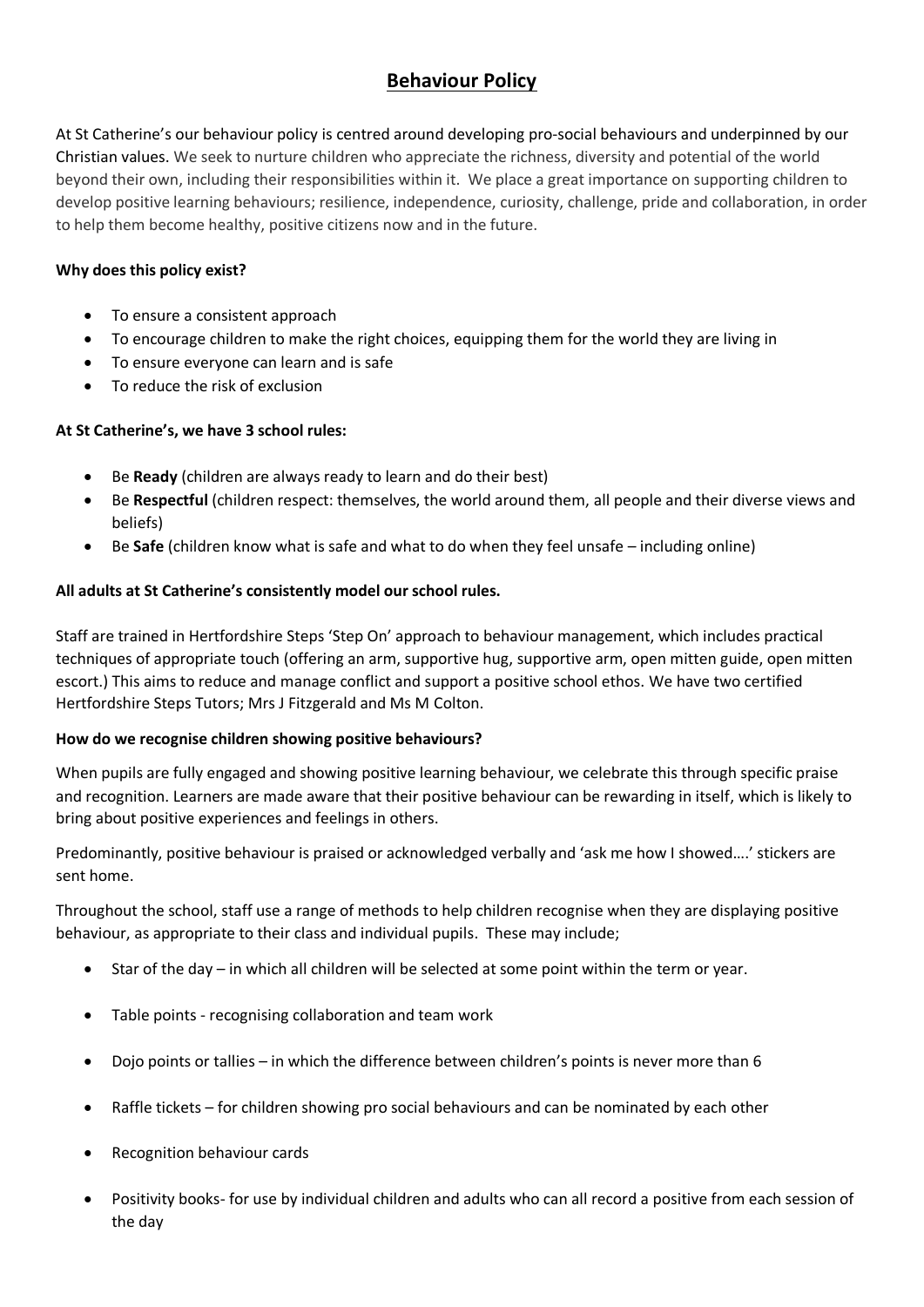When using these external motivators, staff remain conscious of the effect on **all** pupils and ensure any external rewards are in recognition of positive learning behaviour or pro-social behaviour and NOT on final outcome or attainment alone!

#### **How do we support children showing anti-social behaviours?**

Whilst the emphasis of our school policy is on promoting and recognising children being pro-social, inappropriate or unacceptable behaviour will be addressed. Children need to learn that there are consequences for their actions. However, we recognise there needs to be a degree of flexibility and understanding when responding to each individual situation or incident.

#### **What do we do in response to difficult behaviour?**

.

- 1. **Think**: why is the child doing this? Aim to recognise what the child is communicating through their behaviour, realising there may be conscious and subconscious reasons.
- 2. **Remind**: remind child of the relevant rules; Be Ready, Be Respectful, Be Safe and what you expect to see
- 3. **Respond: allow all children involved to explain their point of view** and refer to our school rules; Be Ready, Be Respectful, Be Safe
- 4. **Consequence:** implement the logical consequence. See appendix for appropriate consequences.
- 5. **Reflect, Repair, Restore:** this is a calm talk with the child. This should not take place until the child is ready and has had time to reflect on their behaviour. It is an important opportunity for children to think about the incident/behaviour in more detail and must contain an activity or discussion in which the child learns why the behaviour is anti-social or inappropriate. There must be time for the child to make steps to repair and restore relationships affected by the incident and everyone affected by the behaviour must know how the incident has been resolved.

#### **What do we do in response to unacceptable behaviour?**

Unacceptable behaviour is when the child's actions are putting themselves or others at risk of harm; when children are unable to learn or teachers unable to teach; when a child is significantly verbally or physically abusive towards adults or peers and class-based approaches have been exhausted**.** A child may be sent to spend some time in the Pod\*

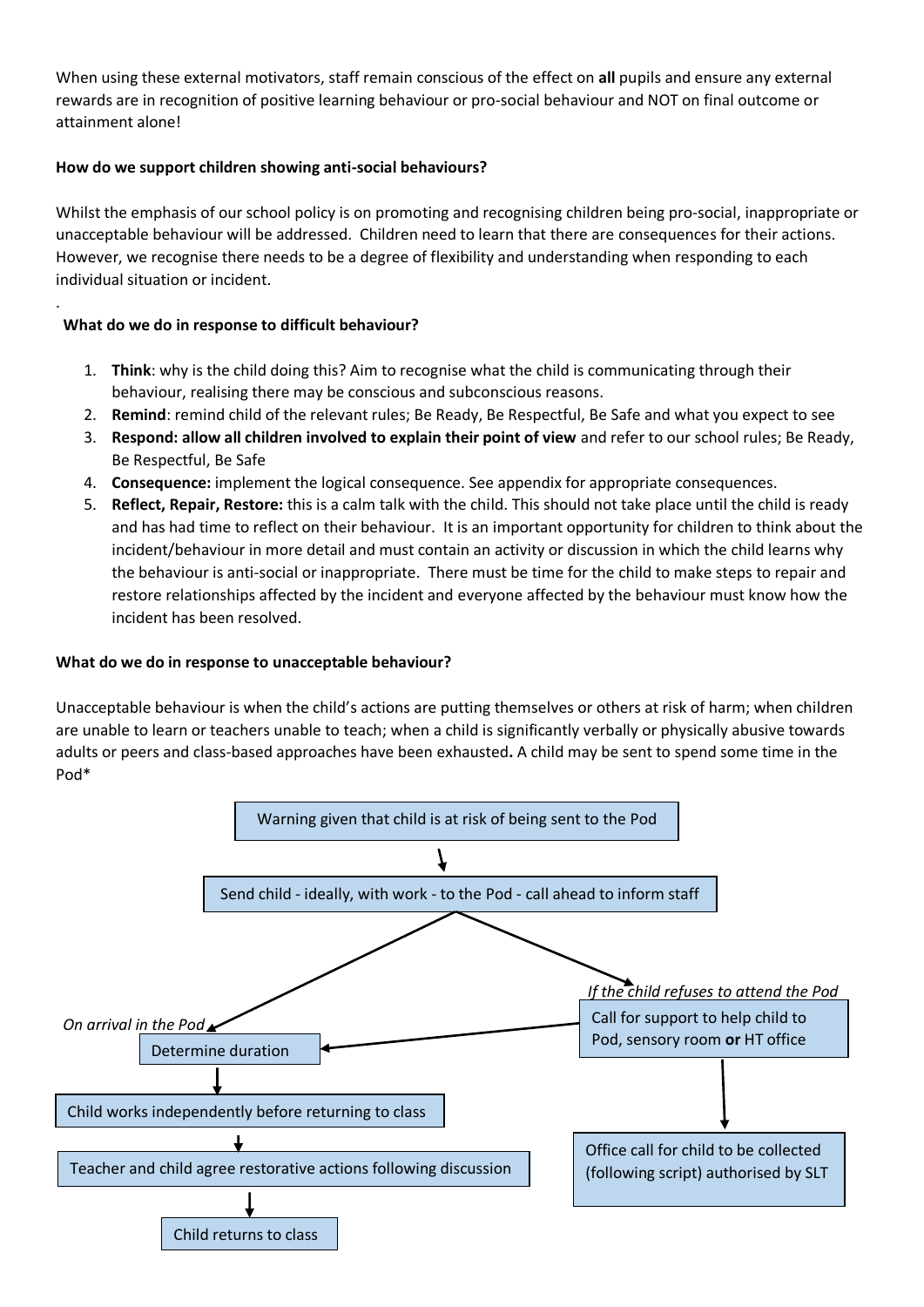Staff should record on CPOMS what happened and the action taken as a result. In addition, an email will be sent to families informing them of the child's stay in the Pod (see appendix 'SCRIPTS'). Teachers must make sure this is discussed with the family at the end of the school day if necessary.

For some children, anti-social behaviour may continue. When this is the case, teachers, colleagues, members of the inclusion team and families will meet to agree next steps, which could include the provision of pupil support plans based on 'roots and fruits', anxiety mapping and risk reduction plans. Staff have access to a digital version of STEPS supporting documents in the Behaviour folder on the school platform.

#### **Circle Time/PSHE session**

All classes use circle time sessions as a tool for promoting positive behaviour. Circle time sessions may be a combination of games and opportunities for children to respond positively to each other in a safe, friendly environment and take place as appropriate to each class. They may also provide the class with an opportunity to discuss inappropriate behaviour and plan ways to improve the situation collaboratively.

#### **Wellbeing**

At times, children may need additional support from our wellbeing lead Miss Colton. This could include regular 1:1 check-ins, group work or interventions. When additional support is considered, staff will communicate and work in partnership with families, ensuring they are aware of this additional support.

#### **Supporting positive behaviour at lunchtimes**

Mid-day Supervisors (MSAs) have access to the same reward systems used by class teachers and can give children recognition stickers when they notice children showing our positive learning behaviours at playtime. In addition, MSAs may give raffle tickets when they see children showing positive behaviour towards others at lunchtime. This will be celebrated in our Friday assemblies.

#### **Lunchtime incidents**

Most incidents of anti-social behaviour are addressed by the MSA at the time of the incident and logical consequences related to the behaviour are provided. At times, a child may be asked to stand by the fence or wall as a 'time-out' for the safety of themselves or others, or to provide sufficient time to calm down before building the complete picture and context around the incident.

If the behaviour is targeted or reoccurring anti-social behaviour, MSAs will inform the class teacher **and** they will inform the Inclusion team that the child will be attending the Pod the next day.

#### **Physical intervention**

Only STEPS trained staff may use physical intervention in accordance with training, following the Hertfordshire Physical Intervention policy.

#### **Appropriate physical contact at St Catherine's**

Physical intervention should be in the student's best interests and always follow the protocol below:

- $\triangleright$  No lap sitting
- $\triangleright$  No kissing of any kind
- $\triangleright$  No pro-actively hugging children
- $\triangleright$  We will not prise children off or away from their parent

#### If a child cuddles an adult:

 $\checkmark$  Explain that you don't need a hug but if they do that's fine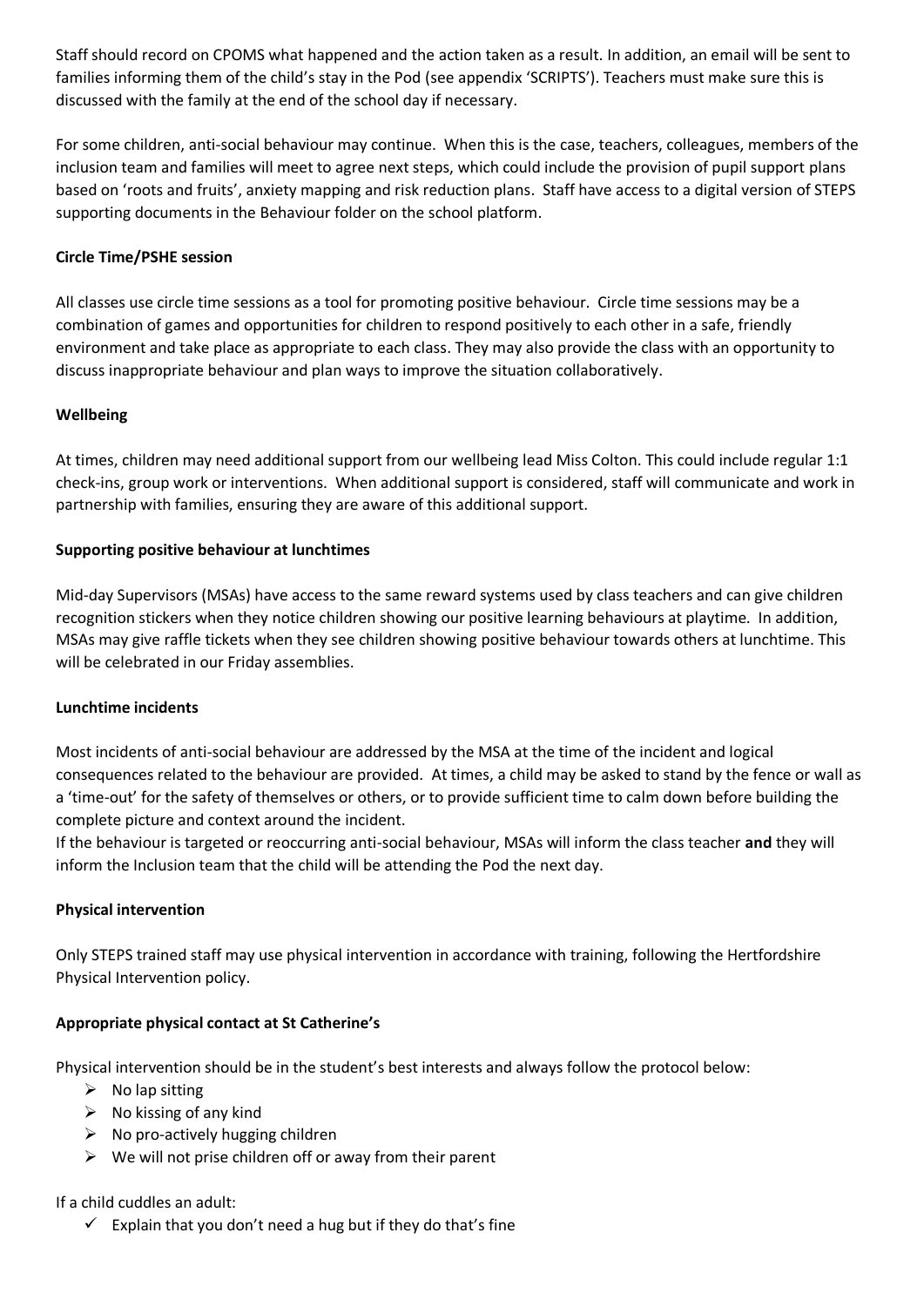- $\checkmark$  Be sideways on with the child
- ✓ No eye contact
- $\checkmark$  Remain talking throughout

#### **Discussing behaviour with families/carers**

When discussing behaviour with families, staff will not name children other than those in the family of the parent/carer who is present. Discussion will be limited to behaviour and consequences of their child only, with the assurance given that any incident is being managed appropriately by the school according to the behaviour policy.

Should staff encounter aggressive or threatening behaviour or language from a family member/carer, the following script should be used;

- I am finding your language/tone offensive and am not prepared to continue this conversation unless this changes
- I am not prepared to continue this conversation at this time and will have to ask you to leave the site
- As you have not left the site and are continuing the conversation, I have no alternative but to contact the Police

#### **Exclusions**

Occasionally, it may be necessary to exclude a pupil for inappropriate behaviour for a fixed term. If this occurs, in accordance with county guidelines, the local authority and Chair of Governors are informed, a letter is sent to the family and work is provided for the child to do at home. Prior to the child's return to school, a reintegration meeting with the child, family and members of school staff and other professionals, as appropriate, will take place. This is to confirm the child's appreciation of the consequences of their actions and to reassure them that this is a fresh start for them at school.

**In exceptional circumstances it may be appropriate, in the Headteacher's judgement, to permanently exclude a child for a first or 'one-off' offence. These might include:** 

- **a)** Serious, actual or threatened violence against another student or a member of staff
- **b)** Sexual abuse or assault
- **c)** Supplying an illegal drug
- **d)** Carrying an offensive weapon

**\*The Pod is a small classroom, equipped with resources to help children to continue their learning or self-regulate outside of their own classroom for a limited time. The Pod will be staffed at all times by a member of the Inclusion team or a member of SLT.**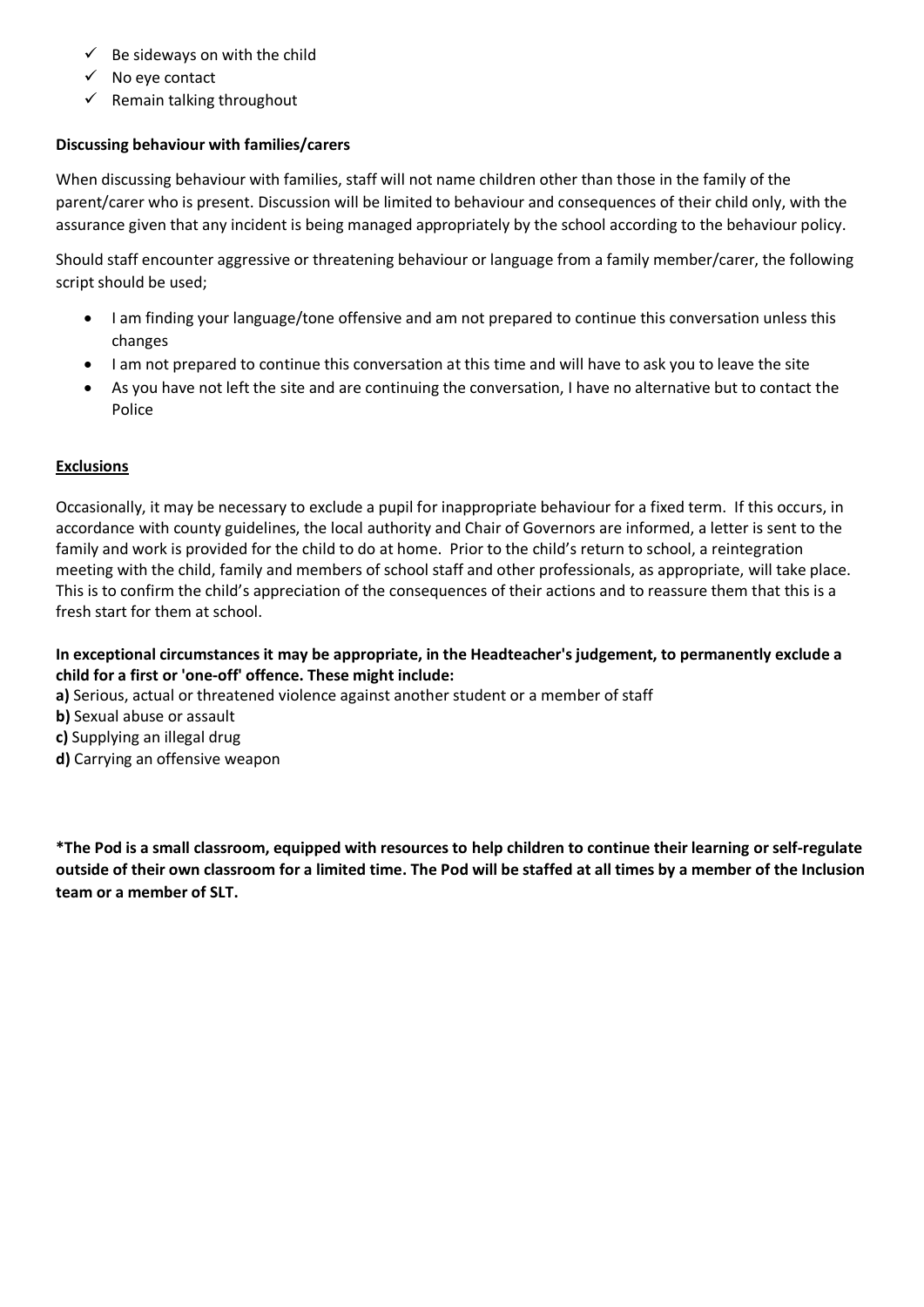#### **Pro-social/positive behaviour**

- Relating to or denoting behaviour which is positive, helpful and intended to promote social acceptance
- Pro-social behaviour is characterised by a concern for the rights, feelings and welfare of other people
- Behaviour which benefits other people or society
- The absence of anti-social behaviour

#### **Anti-social/difficult/unacceptable behaviour**

- Behaviour that causes harm to an individual, the community or the environment
- Behaviour that is likely to cause injury, harassment, alarm or distress
- Behaviour that violates the rights of another

#### **Unsocial behaviour**

• Not enjoying or making an effort to behave sociably in the company of others, but not to the detriment of others. It is perfectly okay for a child to be unsociable.

#### **Consequences**

The consequence is a logical learning opportunity and aims to change a child decision making over time. This must include clear opportunities for the child to learn from their actions.

#### **Dangerous behaviour**

Dangerous behaviour is very rare and may include:

- $\checkmark$  Punching windows causing lacerations to wrists
- $\checkmark$  Attacking self/staff/peers leading to hospitalisation
- $\checkmark$  Headbutting walls leading to head wounds requiring hospitalisation
- $\checkmark$  Throwing computer screens leading to new equipment needing to be purchased
- $\checkmark$  Using blades to self-harm ambulance needed

#### **Risk assessment calculator**

The Hertfordshire tool to assess dangerous behaviour based on: scoring seriousness and probability of behaviour. When a child score 6 or more on the risk assessment plan calculator, a risk reduction plan is created.

#### **Risk reduction plan**

The planned management of a child to reduce risk, providing detail of consistent responses to the child. All adults know who and what is on the child's risk management plan.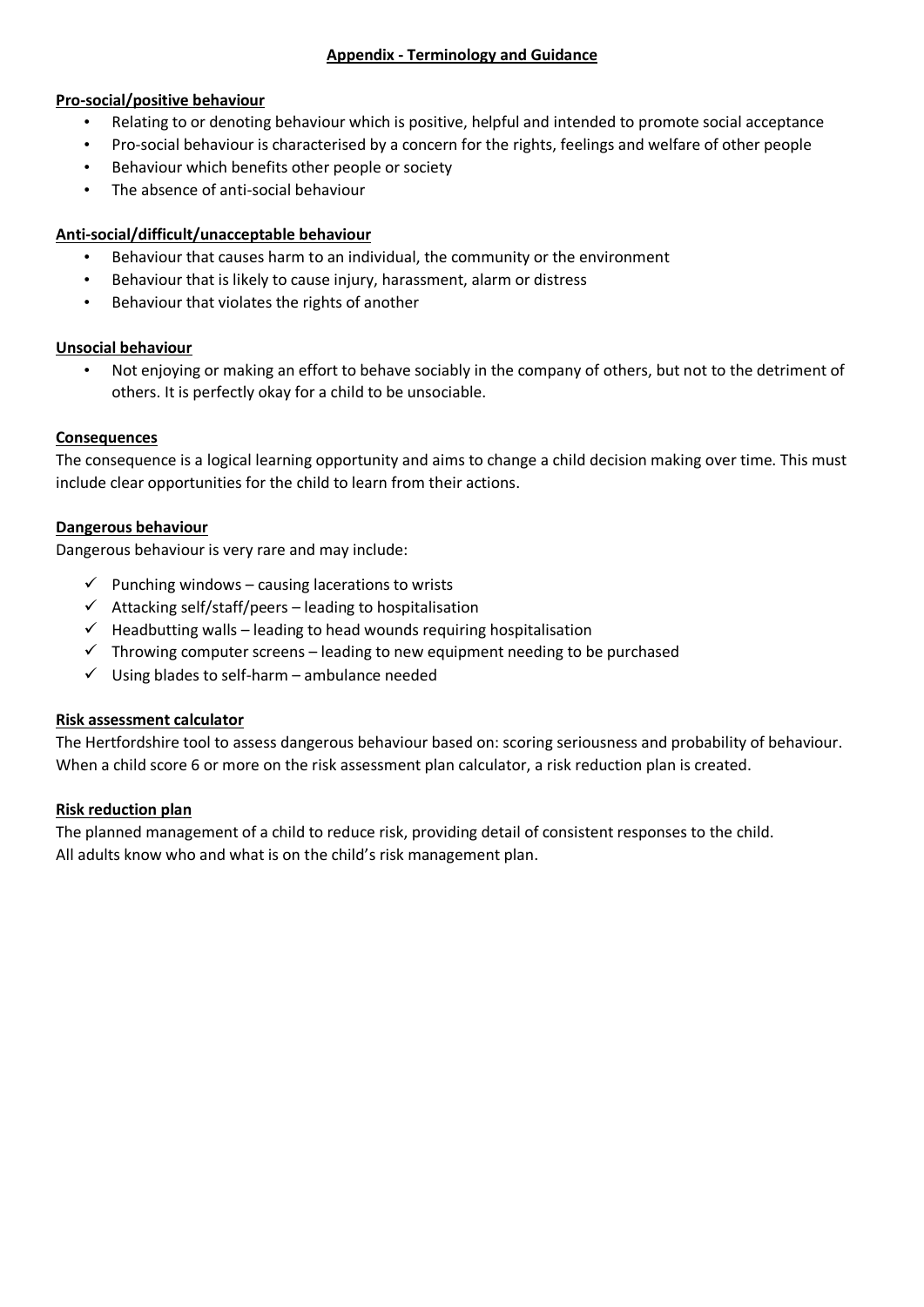# **SCRIPTS**

| What to do when faced with difficult behaviour?                                                                 |                                                          |
|-----------------------------------------------------------------------------------------------------------------|----------------------------------------------------------|
| 1. Think                                                                                                        |                                                          |
| Remind<br>2.                                                                                                    |                                                          |
| 3.<br>Respond                                                                                                   |                                                          |
| I noticed that you are                                                                                          |                                                          |
| Would you like to or (offering two choices of equal value)?                                                     |                                                          |
| Do you remember when you (pro-social behaviour), that is who I need to see today. Thank you                     |                                                          |
| for listening.                                                                                                  |                                                          |
| 4. Logical consequence                                                                                          |                                                          |
| You have decided to so obviously you must now (this must be logical)                                            |                                                          |
| 5.<br>Reflect, Repair, Restore                                                                                  |                                                          |
| <b>What happened?</b>                                                                                           |                                                          |
| What were you thinking at the time?                                                                             |                                                          |
| Who has been affected and what were they thinking/feeling at the time?                                          |                                                          |
| How can we repair relationships? (How and when? Make sure this happens)                                         |                                                          |
| What have we learnt so we respond differently next time?                                                        |                                                          |
| What do we do when a child is in crisis?                                                                        | Positive phrasing the desired outcome                    |
| When a child is in crisis, follow the de-escalation script:                                                     | Stand next to me<br>$\checkmark$                         |
| a. Learner's name                                                                                               | $\checkmark$ Put the pen on the table                    |
| b. I can see something has happened                                                                             | $\checkmark$ Walk in the corridor                        |
| c. I am here to help                                                                                            | Switch the computer screen off                           |
| Talk and I will listen<br>$d_{\cdot}$                                                                           | $\checkmark$ Walk with me to the library                 |
| e. Come with me and                                                                                             | Stay seated in your chair<br>✓                           |
|                                                                                                                 |                                                          |
| <b>Invitations that provide limited choice</b>                                                                  | Phrase to disempowering behaviour                        |
| Where shall we talk, here or in the library?<br>✓                                                               | You can listen from there<br>$\checkmark$                |
| $\checkmark$ Put the pen on the table or in the box                                                             | $\checkmark$ Come and find me when you come back         |
| I am making a drink, orange or lemon?<br>✓                                                                      | $\checkmark$ Come back into the room when you are ready. |
| Are you going to sit on your own or with the<br>✓                                                               | We will carry on when you are ready.<br>$\checkmark$     |
| group?                                                                                                          |                                                          |
| Are you starting your work with the words or a                                                                  |                                                          |
| picture?                                                                                                        |                                                          |
| Informing families via phone call of need to collect their child from school (following approval from a member  |                                                          |
| of SLT)                                                                                                         |                                                          |
|                                                                                                                 |                                                          |
| I have been asked to contact you because I am afraid that we will need you to come and collect _____________    |                                                          |
| They have been asked to go to the Pod and have not done so. I'm afraid I don't have any more details, but       |                                                          |
| will talk to you about it when you come to collect them.                                                        |                                                          |
|                                                                                                                 |                                                          |
| Informing families via email of a child's time in the Pod                                                       |                                                          |
| Dear<br>I have been asked to inform you that your child has pent some time in the Pod today due to unacceptable |                                                          |
| behaviour.                                                                                                      |                                                          |
| Your child's class teacher may discuss this with you in more detail if necessary.                               |                                                          |
| Kind regards                                                                                                    |                                                          |
|                                                                                                                 |                                                          |
|                                                                                                                 |                                                          |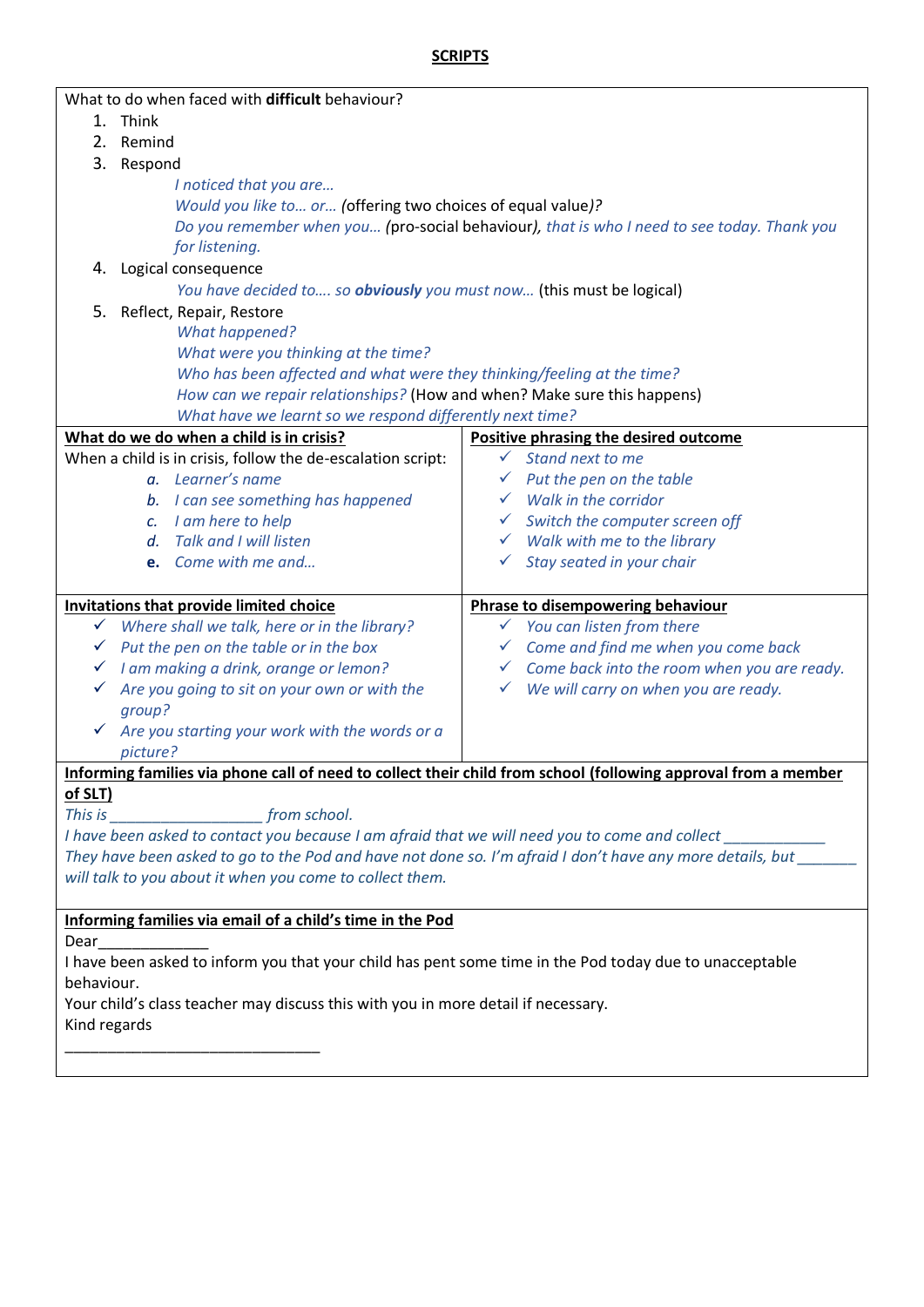# **Anti-bullying Policy**

### **St Catherine's School Statement**

Our school is a place where every person has the right to be themselves, to be included and to learn in a safe and happy environment. Everyone at our school is equal and treats each other with respect and kindness.

# **Aims and Purpose of this Policy**

Anti-social behaviour (including bullying) of any kind is unacceptable and will not be tolerated at our school. At our school the safety, welfare and well-being of all pupils and staff is a key priority. We take all incidences of bullying seriously and it is our duty as a whole school community to take measures to prevent and manage any bullying, harassment or discrimination. We actively promote values of respect and equality and work to make sure that difference and diversity is celebrated across the whole school community. We want to enable our pupils to become responsible citizens and to prepare them for life in 21st Century Britain. These values reflect those that will be expected of our pupils by society, when they enter secondary school and beyond in the world of work or further study. We are committed to improving our school's approach to tackling bullying and regularly monitor, review and assess the impact of our preventative measures.

Related policies;

- Behaviour Policy,
- ICT Safe Use Policy,
- Equalities Policy,
- Child Protection Policy,

# **What is Bullying?**

Bullying is hurtful or unkind behaviour which is deliberate and repeated. Bullying can be carried out by an individual or a group of people towards an individual or group. The STOP acronym can be applied to define bullying – **S**everal **T**imes **O**n **P**urpose.

The nature of bullying can be:

- Physical such as hitting or physically frightening someone, or using inappropriate or unwanted physical contact towards someone.
- Attacking property such as damaging, stealing or hiding someone's possessions
- Verbal such as name calling, spreading rumours about someone, using insulting or offensive language or threatening someone
- Psychological such as deliberately leaving out or ignoring people
- Cyber such as using text, email or other social media to write or say hurtful things about someone

Bullying can be based on any of the following things:

- Race (racist bullying)
- Religion or belief
- Culture or class
- Gender (sexist bullying)
- Sexual orientation (homophobic or biphobic bullying)
- Gender identity (transphobic bullying)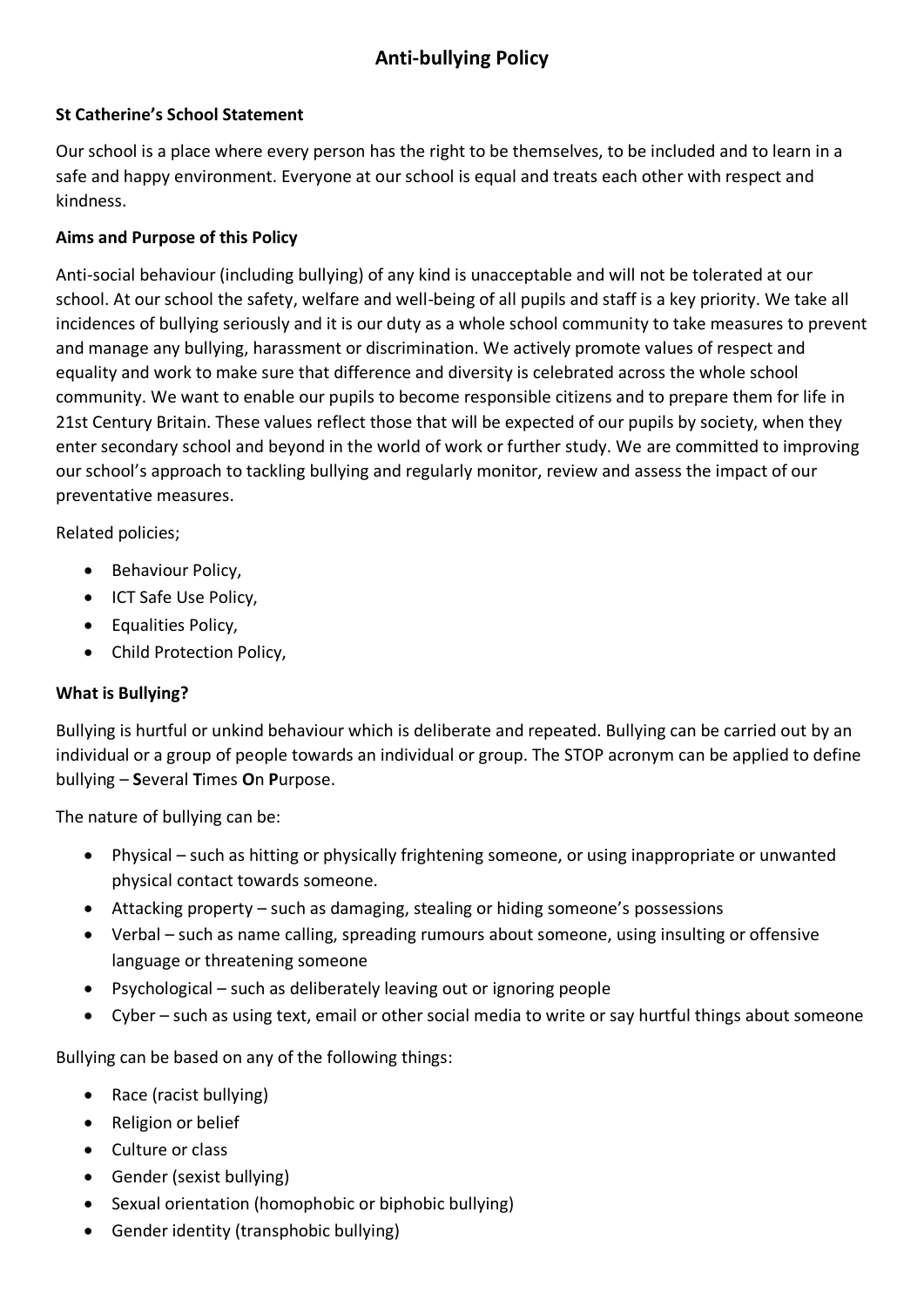- Special Educational Needs (SEN) or disability
- Appearance or health conditions
- Related to home or another personal situation
- Related to another vulnerable group of people such as young carers

# **At St Catherine's, no form of bullying will be tolerated and all incidents will be taken seriously.**

# **How to report Bullying**

If a pupil is being bullied, they should not retaliate but tell someone they trust about it such as a friend, family member or trusted adult. They should also report any bullying incidents in school:

- Report to a teacher their class teacher, Mrs Wallis or Mrs Devonshire or any other teacher
- Tell a friend who in turn can help them tell a teacher or staff
- Tell any other adult staff in school such as lunchtime supervisors, Learning Support Assistants or the school office staff
- Tell an adult at home
- Report anonymously through class listening boxes or other methods
- Call ChildLine to speak with someone in confidence on 0800 111

# **What to do if Bullying is reported to you**

**STAFF:** All school staff, both teaching and non-teaching (for example midday supervisors, site manager, office staff) have a duty to report bullying, to be vigilant to the signs of bullying and to play an active role in the school's measures to prevent bullying. If staff are aware of bullying, they should reassure the pupils involved and inform their class teacher.

The following staff members are anti-bullying leads: **Mrs Wallis and Mrs Devonshire**

**SENIOR STAFF:** The Senior Leadership Team have overall responsibility for ensuring that the anti-bullying policy is followed by all members of staff and that the school upholds its duty to promote the safety and well-being of all young people. In addition to the designated anti-bullying leads, it is the whole staff who are responsible for anti-bullying.

**PARENTS AND CARERS:** Parents and carers should look out for potential signs of bullying such as distress, lack of concentration, pretending to be ill or other unusual behaviour. Parents and carers should encourage their child not to retaliate and support and encourage them to report the bullying. Parents and carers can report an incident of bullying to the school either in person, or by phoning or emailing the school office or a member of staff at [admin@stcaths.herts.sch.uk](mailto:admin@stcaths.herts.sch.uk)

**PUPILS:** Pupils should not take part in any kind of bullying and should watch out for signs of bullying among their peers. They should never be bystanders to incidents of bullying, but should offer support to the victim and, if possible, help them to tell a trusted adult. They can also tell a trusted adult if they see anyone being bullied or bullying.

# **Responding to bullying - what happens when bullying has been reported?**

- Staff will record the bullying incident centrally on CPOMS\*
- Designated school staff will be immediately alerted and monitor the information recorded on CPOMS, analysing and evaluating the results
- Designated school staff will produce termly reports summarising the information, which the head teacher will report to the governing body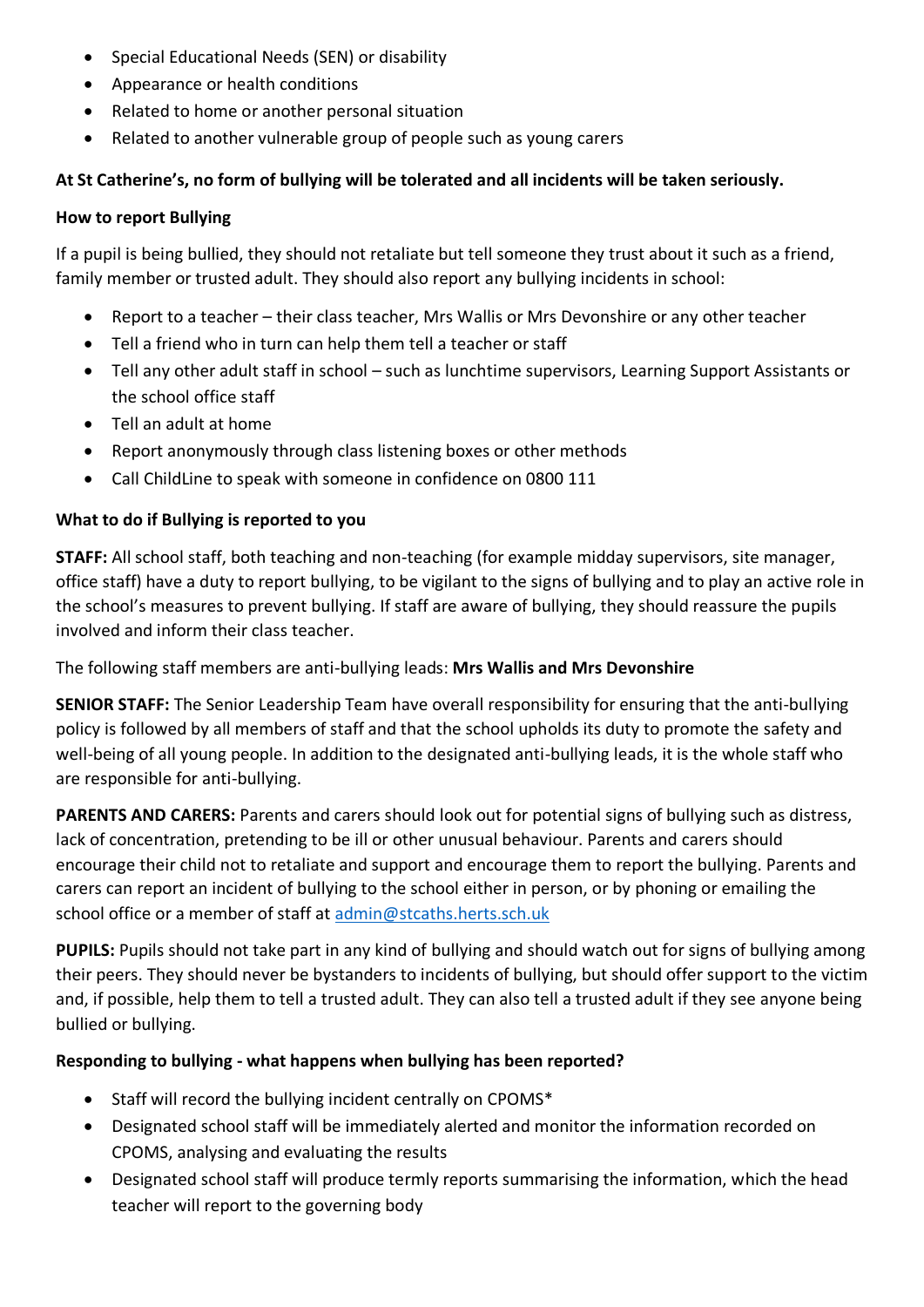- Staff will offer support to the target of the bullying and the bully, in discussion with the pupil's class teacher and family. Individual meetings will then be held with any target of bullying and the bully to devise a plan of action that ensures they are made to feel safe and reassured that the bullying is not their fault (for the target). Action plans will make use of playground monitoring, play leaders and a personalised, agreed support plan.
- The bully may spend time in the Pod as part of the restoration process
- Staff will inform parents or carers and where appropriate involve them in any plans of action using guidelines set out in the behaviour policy
- Staff will assess whether any other authorities (such as police or the local authority) need to be involved, particularly when actions take place outside of school

# **What happens if bullying takes place outside of school?**

Bullying is unacceptable and will not be tolerated, whether it takes place inside or outside of school. Bullying can take place on the way to and from school, before or after school hours, at the weekends or during the holidays, or in the wider community. The nature of online bullying in particular means that it can impact on pupils' well-being beyond the school day. Staff, parents and carers, and pupils must be vigilant to bullying outside of school and report and respond according to their responsibilities as outlined in this policy.

# Derogatory language

Derogatory or offensive language is not acceptable and will not be tolerated. This type of language can take any of the forms of bullying listed in our definition of bullying. It will be challenged by staff and recorded and monitored on CPOMS and follow up actions and consequences, if appropriate, will be taken for pupils and staff found using any such language. Staff are also encouraged to record the casual use of derogatory language using informal mechanisms such as a classroom log.

# Prejudice-based incidents

A prejudice-based incident is a one-off incident of unkind or hurtful behaviour that is motivated by a prejudice or negative attitudes, beliefs or views towards a protected characteristic or minority group. It can be targeted towards an individual or group of people and have a significant impact on those targeted. All prejudice-based incidents are taken seriously and recorded and monitored in school, with the head teacher regularly reporting incidents to the governing body. This not only ensures that all incidents are dealt with accordingly, but also helps to prevent bullying as it enables targeted anti-bullying interventions.

# **How do we prevent and tackle bullying at St Catherine's?**

We use a range of measures to prevent and tackle bullying including:

- A child-friendly anti-bullying leaflet which is displayed in classrooms and around the school, which ensures all pupils understand and uphold the anti-bullying policy.
- The PSHE programme of study includes opportunities for pupils to understand about different types of bullying and what they can do to respond and prevent bullying'
- School assemblies help raise pupils' awareness of bullying and derogatory language.
- Difference and diversity are celebrated across the school through diverse displays, books and images. The whole school participates in events including Safer Internet Day and all computing lessons include references to online safety.
- The school Rules 'Be ready, be respectful, be safe' promote equality and respect. Christian values are embedded across the curriculum to ensure that it is as inclusive as possible.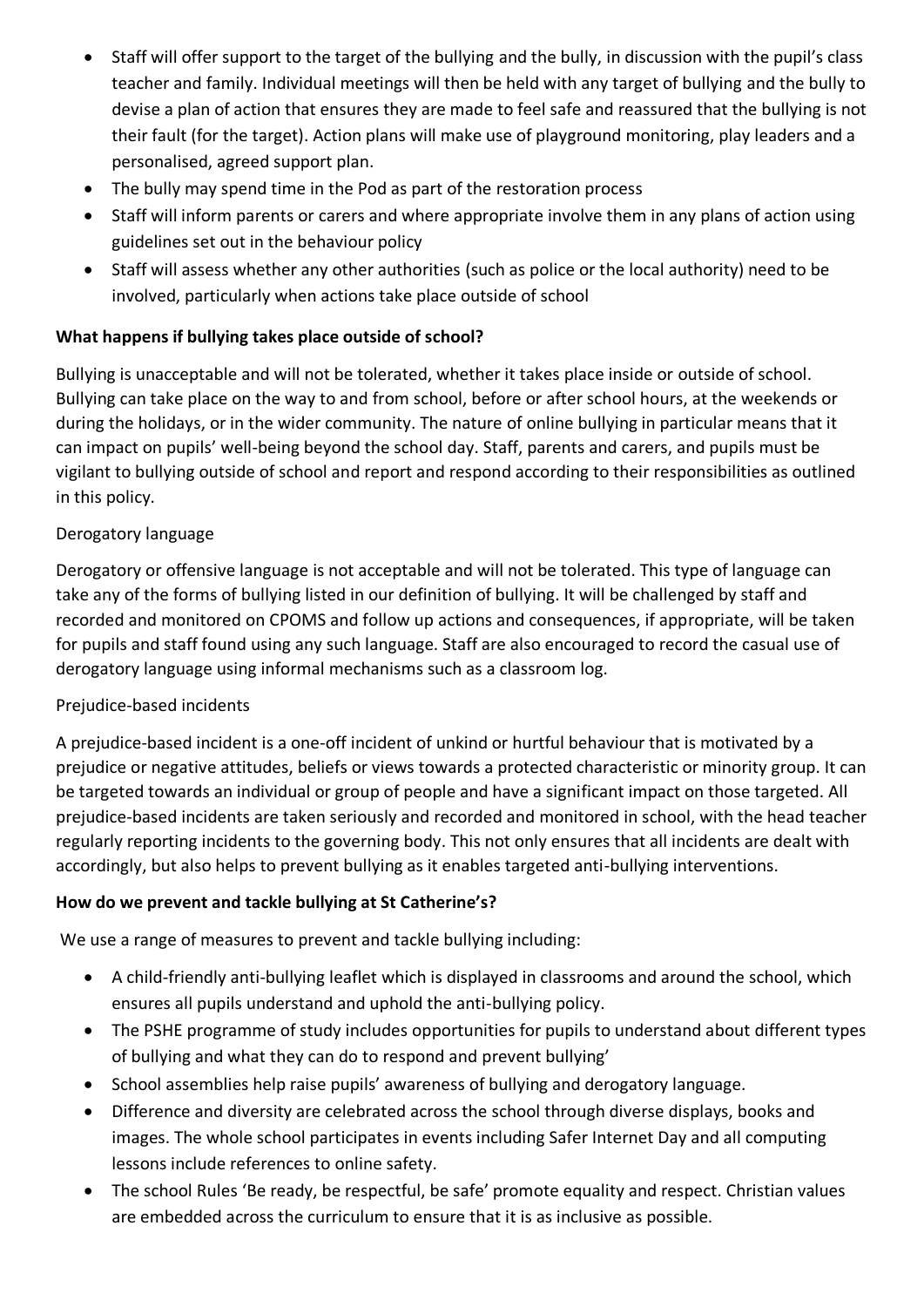- Stereotypes are challenged by staff and pupils across the school.
- Strategies including 'social stories' may be used to develop an understanding of particular situations and the appropriate behaviours in a literal way.
- Restorative justice responses provide support to targets of bullying and those who show bullying behaviour.
- Pupils are continually involved in developing school-wide anti-bullying initiatives through consultation with groups.
- Working with parents and carers and in partnership with community organisations to tackle bullying, where appropriate

#### **Training**

The head teacher is responsible for ensuring that all school staff, both teaching and nonteaching (including midday supervisors, site manager and office staff) receive regular training on all aspects of the anti-bullying policy.

#### **Monitoring and reviewing**

The head teacher is responsible for reporting to the governing board (and the local authority where applicable) on how the policy is being enforced and upheld, via the Head Teacher's report to governors. The governors are in turn responsible for monitoring the effectiveness of the policy via the termly report and by in-school monitoring such as learning walks and focus groups with pupils. The policy is reviewed every 12 months, in consultation with the whole school community including staff, pupils, parents, carers and governors.